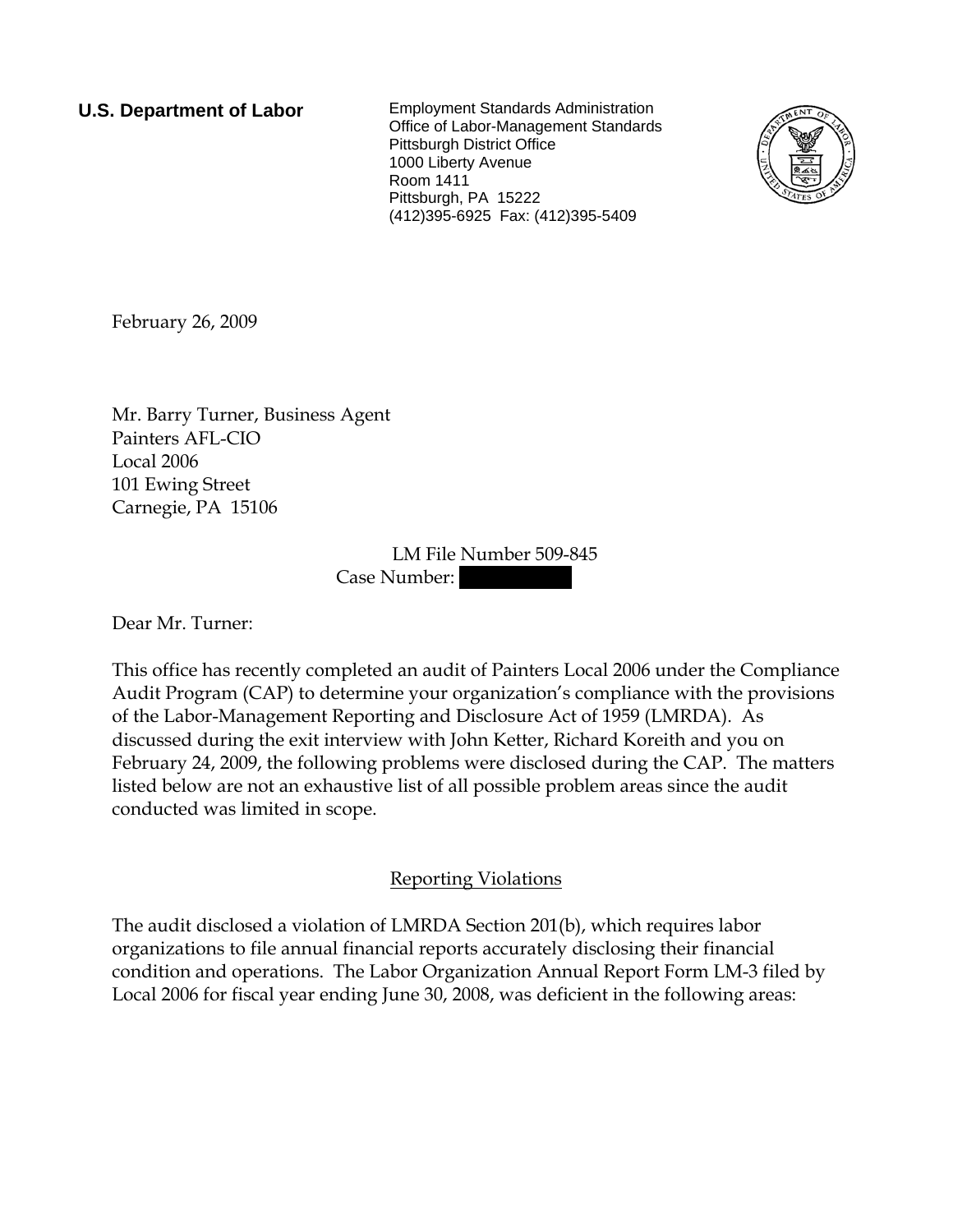Disbursements to Officers (LM-3)

Local 2006 did not include some reimbursements to officers totaling at least \$3,600 in the amounts reported in Item 24 (All Officers and Disbursements to Officers). It appears the union erroneously reported these payments in Item 54 (Other Disbursements). It also appears that the union reported Treasurer Koreith's monthly salary in Item 24 Column (E) instead of in Item 24 Column (D). All gross salary including lost time must be included in Column (D). Enter in Column (E) all other direct and indirect disbursements to officers, other than salary and lost time.

The union must report most direct disbursements to Local 2006 officers and some indirect disbursements made on behalf of its officers in Item 24. A "direct disbursement" to an officer is a payment made to an officer in the form of cash, property, goods, services, or other things of value. See the instructions for Item 24 for a discussion of certain direct disbursements to officers that do not have to be reported in Item 24. An "indirect disbursement" to an officer is a payment to another party (including a credit card company) for cash, property, goods, services, or other things of value received by or on behalf of an officer. However, indirect disbursements for temporary lodging (such as a union check issued to a hotel) or for transportation by a public carrier (such as an airline) for an officer traveling on union business should be reported in Item 48 (Office and Administrative Expense).

I am not requiring that Local 2006 file an amended LM report for 2008 to correct the deficient items, but Local 2006 has agreed to properly report the deficient items on all future reports it files with OLMS.

## Other Violation

The audit disclosed the following other violation:

Inadequate Bonding

The audit revealed a violation of LMRDA Section 502 (Bonding), which requires that union officers and employees be bonded for no less than 10 percent of the total funds those individuals or their predecessors handled during the preceding fiscal year.

The audit revealed that Local 2006's officers and employees were not bonded for the minimum amount required at the time of the audit. However, the union obtained